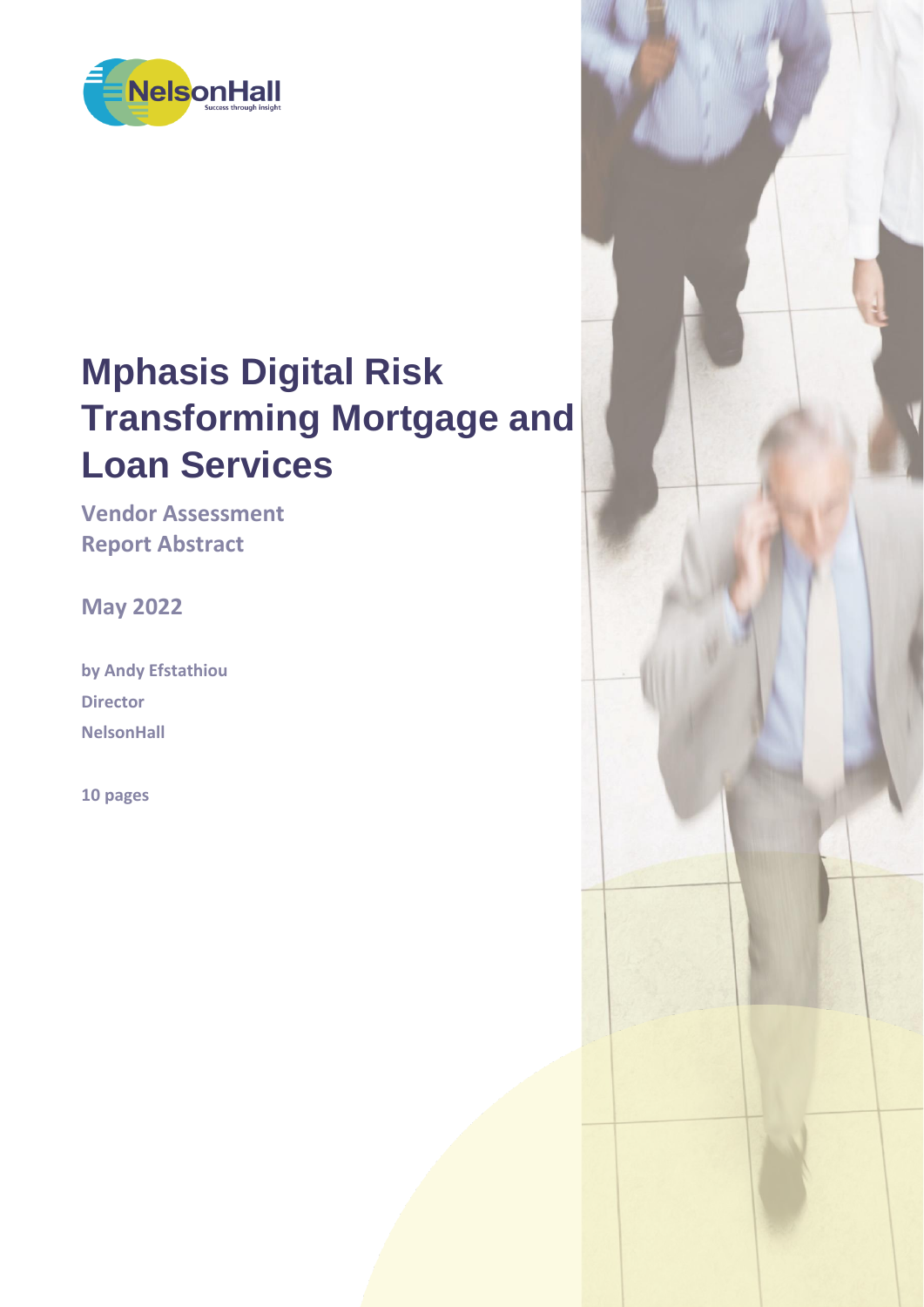



## **Who Is This Vendor Assessment For?**

NelsonHall's 'Transforming Mortgage & Loan Services' Vendor Assessment for Mphasis Digital Risk is a comprehensive assessment of Mphasis Digital Risk's lending industry digital services offerings and capabilities designed for:

- Sourcing managers monitoring the capabilities of existing suppliers of M&L processes and identifying vendor suitability for M&L services RFPs
- Vendor marketing, sales, and business managers looking to benchmark themselves against their peers
- Financial analysts and investors specializing in the support services sector.



# **Key Findings & Highlights**

Banking executives founded Mphasis Digital Risk, and financial services account for 55% of its revenues. In April 2021, Blackstone Group acquired majority ownership of Mphasis Digital Risk. In 2013 Mphasis Digital Risk entered the M&L services business by acquiring Digital Risk Services (Digital Risk). Digital Risk was founded to provide loan review services for defaulted loans in mortgage-backed securities through analytics and heuristic models. Digital Risk or Mphasis DR continues to be the brand Mphasis Digital Risk uses in lending operations.

Mphasis Digital Risk has focused its service development on analytics and user experience, with a focus on sentiment analysis. To enhance these capabilities, it has acquired:

- Datalytyx (November 2020): a DataOps specialist with capabilities in Snowflake and Talend
- BLINK Interactive (Sept. 2021): design and research firm for user experience.

Mphasis Digital Risk has added new lending services to its portfolio of offerings, including BPS services to lenders and servicers. In 2011, Mphasis Digital Risk introduced analytics and mortgage origination solutions to its offering set. The firm has acquired licenses, including:

- SAFE ACT domestic operations: 49 continental U.S. states + D.C.
- SAFE ACT non-U.S. operations: Global operations center 25 states + D.C.

Mphasis Digital Risk's M&L services are delivered in support of U.S.-based lenders.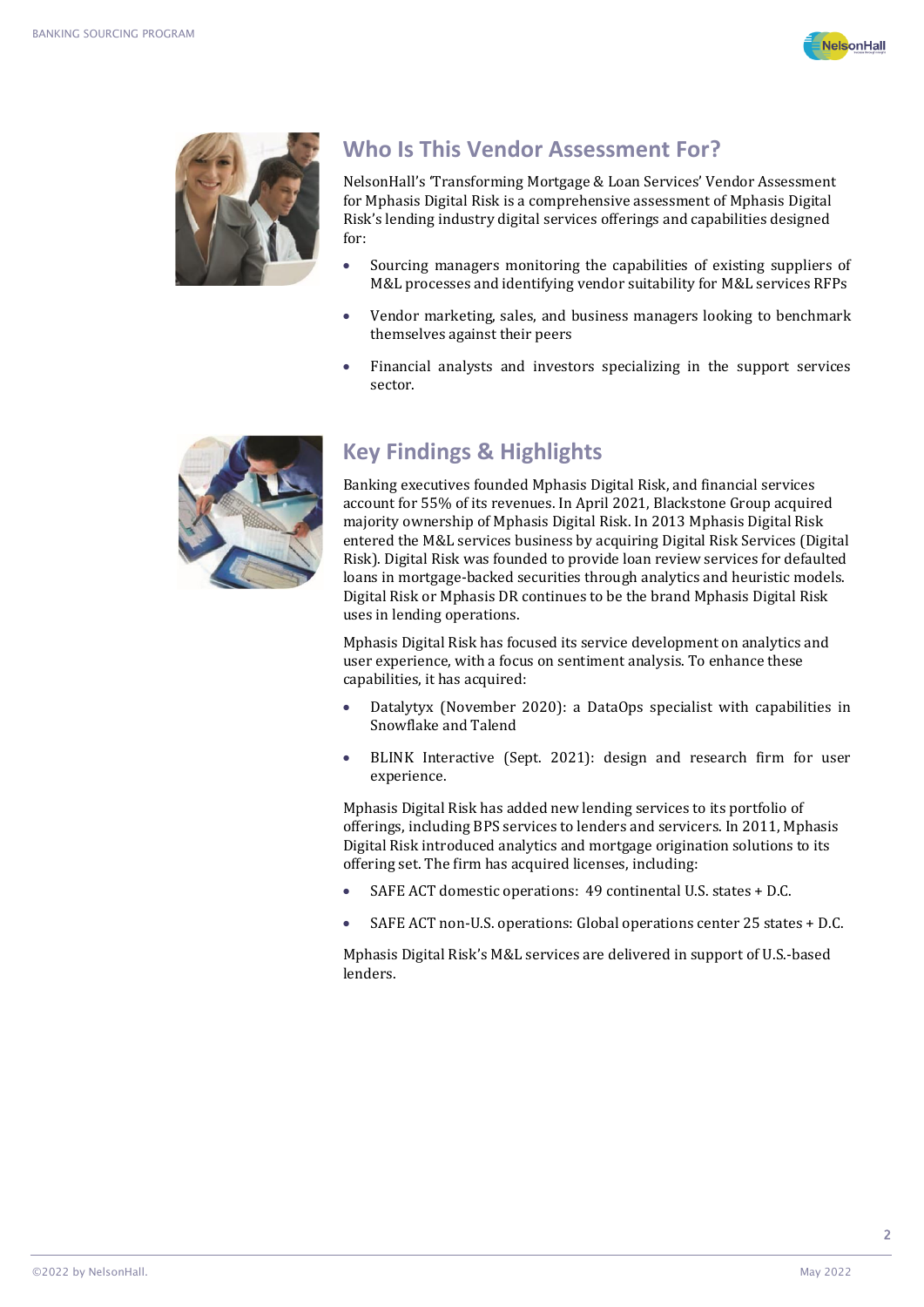

### **Scope of the Report**

The report provides a comprehensive and objective analysis of M&L services offerings, capabilities, and market and financial strength, including:

- Identification of the company's strategy, emphases and new developments
- Analysis of the company's strengths, weaknesses and outlook
- Revenue estimates
- Analysis of the profile of the company's customer base including the company's targeting strategy and examples of current contracts
- Analysis of the company's offerings and key service components
- Analysis of the company's delivery organization including the location of delivery locations.

#### **Contents**

| 1. | Background                           |
|----|--------------------------------------|
| 2. | <b>Revenue Summary</b>               |
| 3. | Key Offerings                        |
| 4. | Delivery Capabilities & Partnerships |
| 5. | <b>Target Markets</b>                |
| 6. | <b>Strategic Direction</b>           |
| 7. | Strengths & Challenges               |
|    | 7.1 Strengths                        |
|    | 7.2 Challenges                       |
| 8. | Outlook                              |

#### **Report Length**

10 pages